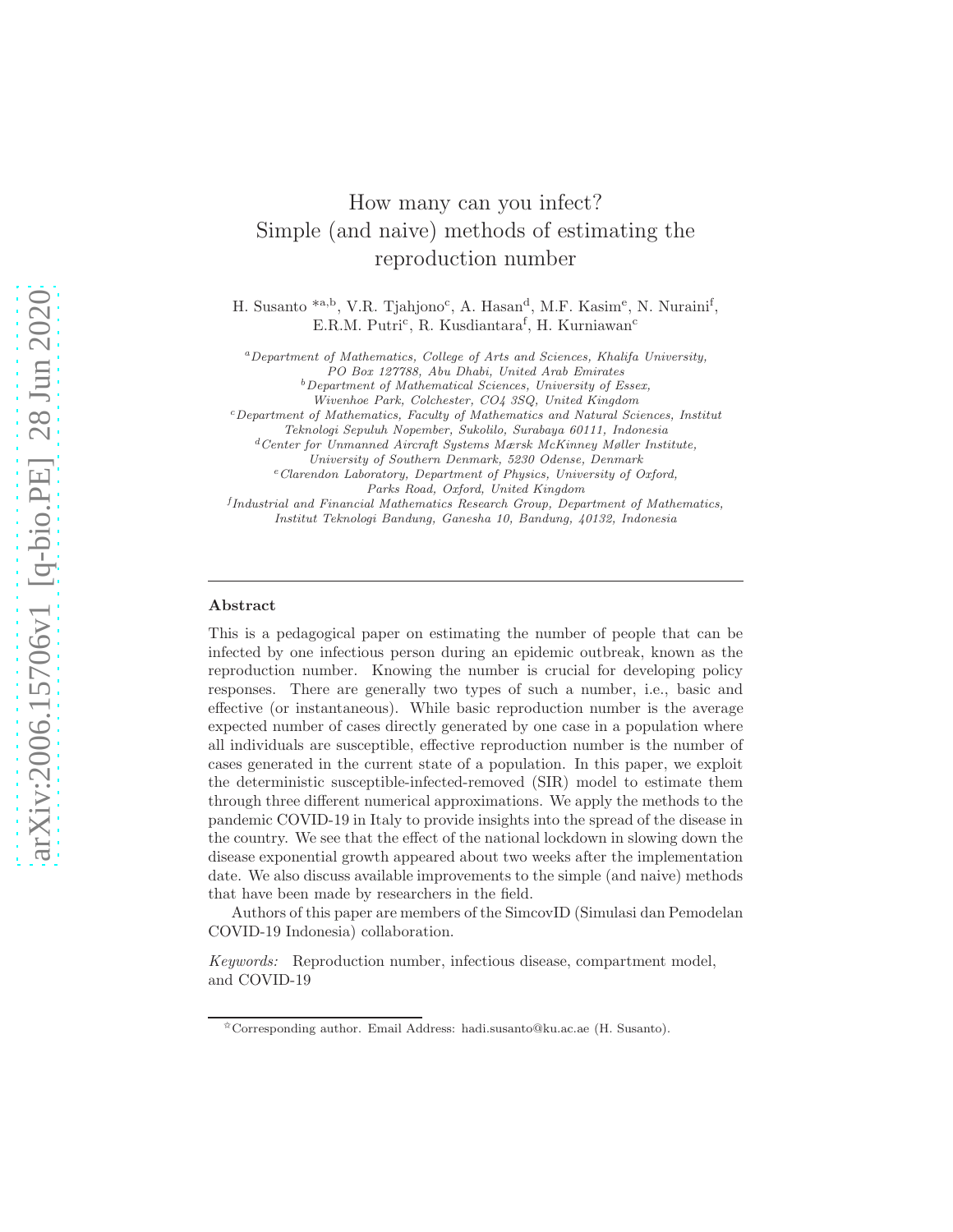# 1. Introduction

"When will the peak of the pandemic hit? When will it be over?"

Those are unarguably among the most asked questions during the ongoing coronavirus disease 2019 (COVID-19) crisis, i.e., a disease outbreak of atypical pneumonia that originated from Wuhan, China [\[1](#page-9-0)]. The disease spread to over 100 countries in a matter of weeks [\[2\]](#page-9-1), with most internationally imported cases reported to date having history of travel to Wuhan [\[3,](#page-9-2) [4\]](#page-9-3). The pandemic has made governments all over the world take serious responses [\[5\]](#page-9-4). The governmental measures result in a significant disruption in the lives of their people that raised such questions above.

Diseases grow rather exponentially at the initial transmissibility of outbreak [\[6,](#page-9-5) [7\]](#page-10-0). When there is no intervention and the proportion of infections starts to become comparable to the entire population, the growth will slow down as susceptible is fuel to diseases. This type of logistic growth will yield the peak of a pandemic that everybody is interested in and its arrival can be forecast using, e.g., the susceptible-infected-removed (SIR) compartment model [\[8\]](#page-10-1).

However, in the presence of pandemic, human beings adapt. Governments intervene. As such, using the SIR model to predict the peak, while new cases are mainly outcomes of national policies and/or community behaviour, would be similar to forecasting what policymakers would do or the effectiveness of their response [\[9,](#page-10-2) [10,](#page-10-3) [11](#page-10-4)], which is dynamic and can be unprecedented. On top of that, there is a lack of knowledge of epidemiology characteristics and a high rate of undocumented cases [\[12\]](#page-10-5). A brute force analysis by fitting reported data to the SIR model is therefore prone to a false prediction if not done carefully (see, e.g., Fig. 2 of [\[13](#page-10-6)] that incorrectly predicted the peak time as well as the total infection of COVID-19 in Italy when compared to the latest data). We will show below how data-driven forecasts are sensitive to the time-series information that we input in the model.

Considering the limitations and obstacles, it is therefore important to determine instead the so-called disease reproduction number or reproductive factor [\[14\]](#page-10-7), which is the number of people that are infected by one infectious person during an epidemic outbreak [\[15](#page-10-8), [16](#page-10-9), [17](#page-10-10), [18](#page-10-11), [19](#page-11-0)]. It depends on the duration of the infectious period, the probability of infecting a susceptible individual during one contact, and the number of susceptible people contacted per unit of time.

There are generally two types of such a number, i.e., basic [\[15](#page-10-8)] and effective (or instantaneous)  $[16]$ . While basic reproduction number is the average expected number of cases directly generated by one case in a population where all individuals are susceptible, effective reproduction number is the number of cases generated in the current state of a population. This paper is intended to give a brief review of these numbers to undergraduate students and a broad scienceeducated audience in general. We also hope that the paper can be an expository article of epidemiology to policyholders in making public health measures.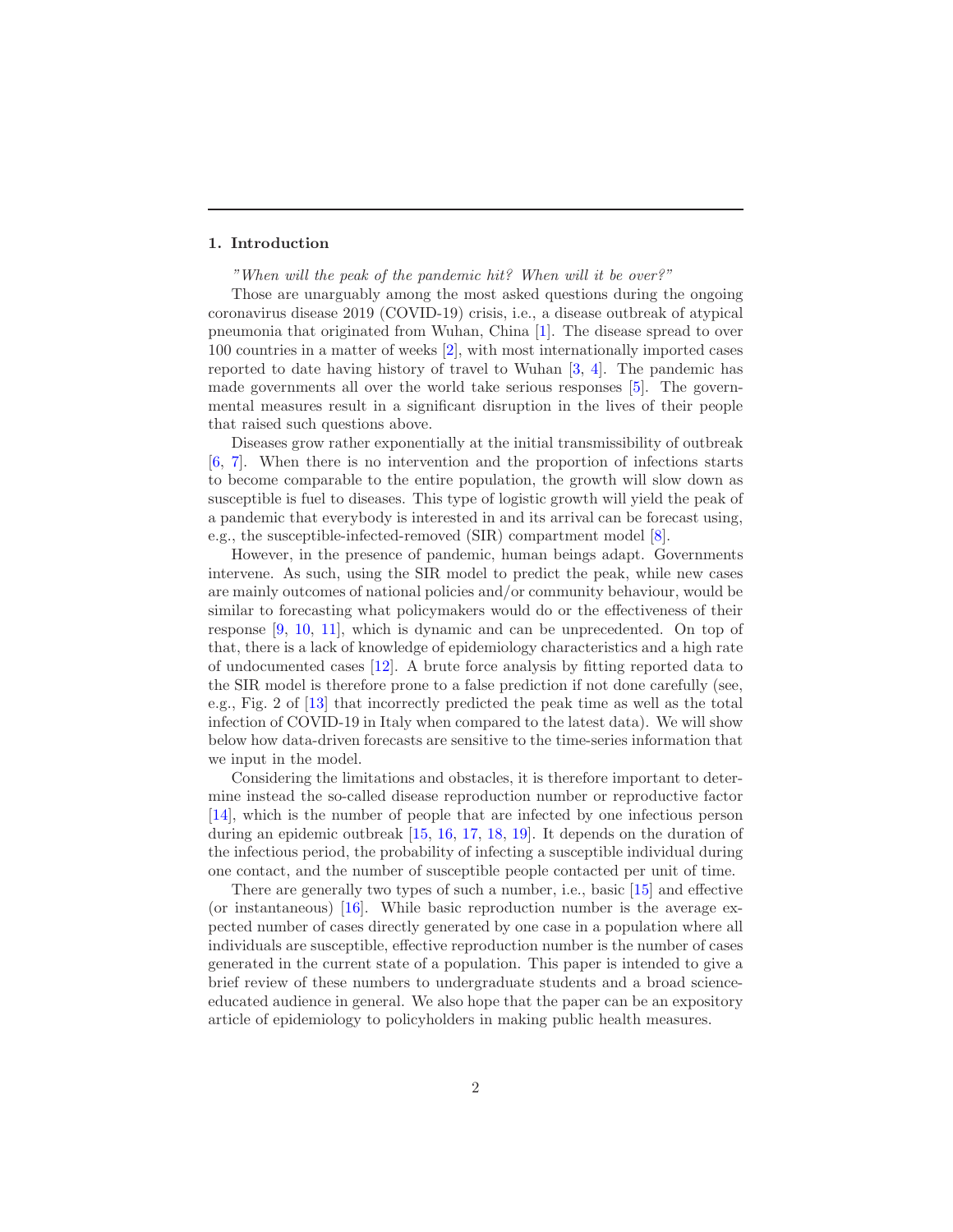To quantify directly the actual reproduction number is difficult, if not impossible, and as such, we can only estimate it indirectly. One common approach is to fit a model to epidemiological data that will provide values of some parameters [\[6\]](#page-9-5). Here, we use the SIR compartment model as our model reference, where the reproduction number is associated to the threshold point for stability of the disease free equilibrium.

There are three estimation methods that we will discuss. As a case study, we apply the methods to discuss and forecast viral transmission of COVID-19 in Italy. The first one is by parameter fit to the SIR model [\[20\]](#page-11-1), which is probably the most popular analysis to the study of COVID-19 [\[13\]](#page-10-6). The computed parameters will then be used to obtain the reproduction number. The second method is to use the reported data of infected and removed people [\[21\]](#page-11-2). Comparing the number with that obtained using the parameter fit shows a similar trend in the decrease of the infection rate in Italy. The third method is using the ratio of increment of infections from two subsequent days [\[22,](#page-11-3) [23\]](#page-11-4). However, such a quantity is usually highly fluctuating as we demonstrate for the case of Italy. The trend is obtained using, e.g., a parameter fit of the Richards curve [\[6](#page-9-5), [24](#page-11-5)] to the cumulative cases.

As the methods presented here are all based on the SIR model, they are limited by assumptions commonly made within the SIR model. An important assumption is that the presented data are an accurate representation of what happens in the population, although this can be relaxed for some methods in this paper. Another assumption or limitation is that it does not include people that are infected but not infectious, which can be overcome by incorporating another compartment, such as the commonly used Exposed group.

We conclude the paper with a brief review of improvements to the methods by including randomness (stochastic processes).

## 2. SIR model and the reproduction number

The SIR model equations are given by

<span id="page-2-1"></span>
$$
\frac{dS}{dt} = -\beta \frac{SI}{N},\tag{1}
$$

<span id="page-2-0"></span>
$$
\frac{dI}{dt} = \beta \frac{SI}{N} - \gamma I,\tag{2}
$$

<span id="page-2-2"></span>
$$
\frac{dR}{dt} = \gamma I. \tag{3}
$$

Here, S and I denote the total number of susceptible and infected individuals. Variable R represents the removed compartment that can consist of recovered (and become-resistant) and deceased individuals. The total population is  $N =$  $S + I + R$ . Note that  $dN/dt = d(S + I + R)/dt = 0$ , which implies that N is constant. The parameters  $\beta$  and  $\gamma$  are the transmission and removal rate constants, respectively. The average length of time an infected individual remains infective, i.e., the infectious time, is  $1/\gamma$ . Note that this still applies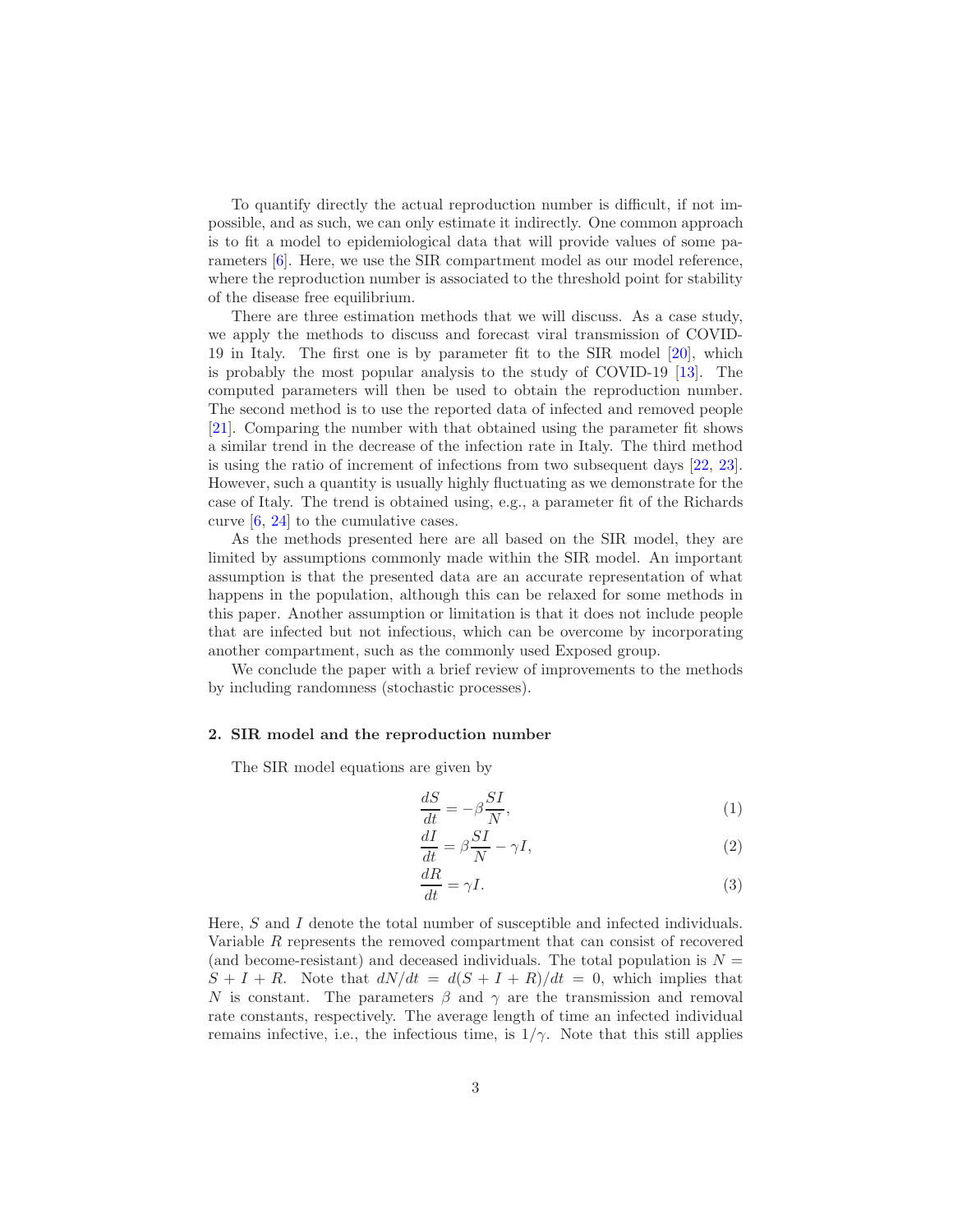even when the parameters  $\beta$  and  $\gamma$  are functions of time. Additionally, we denote the cumulative (total) case as  $T = I + R$ , which satisfies the equation

<span id="page-3-5"></span><span id="page-3-0"></span>
$$
\frac{dT}{dt} = \beta \frac{SI}{N}.\tag{4}
$$

Equation  $(2)$  can also be written as

$$
\frac{dI}{dt} = \gamma \left( \mathcal{R}_t - 1 \right) I,\tag{5}
$$

<span id="page-3-3"></span>where

$$
\mathcal{R}_t = \frac{S}{N} \mathcal{R}_0, \quad \mathcal{R}_0 = \beta / \gamma.
$$
 (6)

 $\mathcal{R}_t$  is the effective reproduction number and  $\mathcal{R}_0$  is the basic one. Note from [\(5\)](#page-3-0) that depending on the value of  $\mathcal{R}_t$ , i.e., whether  $\mathcal{R}_t > 1$  or  $\mathcal{R}_t < 1$ , the infections I will increase or decrease in time, respectively. It is therefore important to track this number to forecast the spread of an infection in an area.

As data are collected and reported regularly in a certain time interval, it is instructive to consider instead the discrete model

<span id="page-3-1"></span>
$$
\Delta S_n = -\tau \beta \frac{S_n I_n}{N},\tag{7}
$$

<span id="page-3-4"></span>
$$
\Delta I_n = \tau \beta \frac{S_n I_n}{N} - \tau \gamma I_n,\tag{8}
$$

<span id="page-3-2"></span>
$$
\Delta R_n = \tau \gamma I_n,\tag{9}
$$

where  $\Delta K_n = K_{n+1} - K_n$ ,  $K = S, I, R$ .  $\tau$  is the time interval, which in the limit  $\tau \to 0$ , make the model [\(7\)](#page-3-1)-[\(9\)](#page-3-2) become [\(1\)](#page-2-1)-[\(3\)](#page-2-2). We take  $\tau = 1$  day, which is the standard time interval to report updates on cases for COVID-19. The reproduction numbers [\(6\)](#page-3-3) can be checked to be still applicable here. In the following, we will mainly use the discrete SIR model [\(7\)](#page-3-1)-[\(9\)](#page-3-2).

As the main part of this report, we will consider three different methods to approximate the effective reproduction number  $\mathcal{R}_t$ .

#### 2.1. Method 1: Parameter fit

To calculate  $\mathcal{R}_t$  [\(6\)](#page-3-3), one needs to determine first the parameters  $\beta$  and  $\gamma$ , as well as the number of susceptible  $S_n$  and hence the population size N. Because infection data are given in terms of the number of infected and removed (i.e., recovered or deceased) people, we can find the parameter set for which the model has the best agreement with the data. In that case, we fit the deterministic epidemiological model [\(7\)](#page-3-1)-[\(9\)](#page-3-2) by employing a generalized least squares scheme, i.e., we search for the minimum of an unconstrained problem specified by

$$
\min_{\{S_1, \beta, \gamma\}} \sum_n \left( I_n - I \, \text{data}_n \right)^2 + \left( R_n - \text{R} \, \text{data}_n \right)^2,\tag{10}
$$

where  $Idata_n$  and  $Rdata_n$  are reported infected and removed cases at day n. Here we only limit ourselves to minimization using three parameters  $(S_1, \beta, \beta)$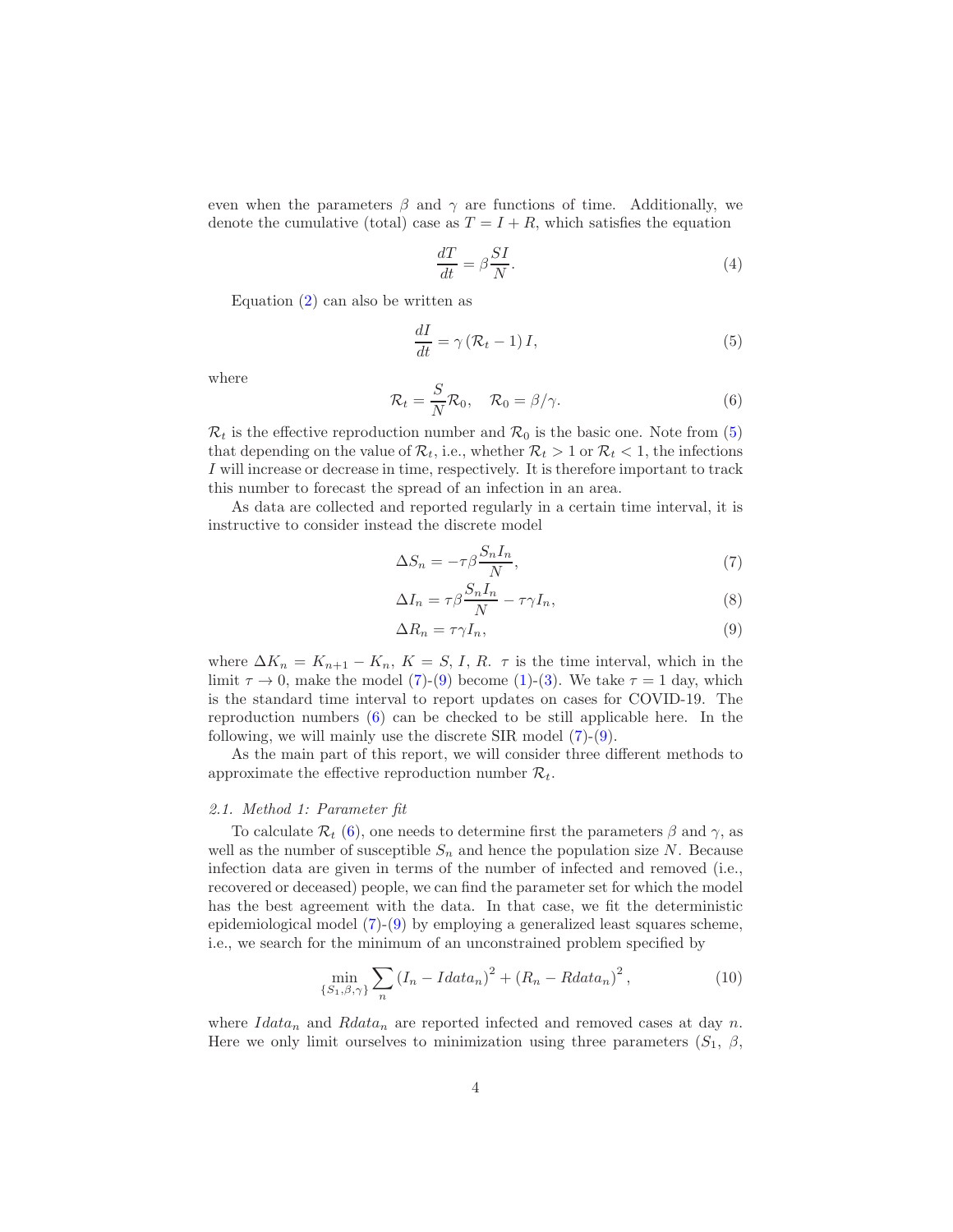<span id="page-4-0"></span>

Figure 1: Predicted evolution of the COVID-19 outbreak in Italy based on the fits of the discrete SIR model [\(7\)](#page-3-1)-[\(9\)](#page-3-2) for (a) active cases; (b) recovered; (c) deceased. Shaded regions represent the official data retrieved from the JHU CSSE repository [\[25](#page-11-6)]. There are three different predicted trends, based on the length of the fitted data, see the legends. Day  $1 = 31$ Jan 2020, Day 39 (national lockdown) = 9 Mar 2020, Day 87 = 26 Apr 2020.

(c)

2020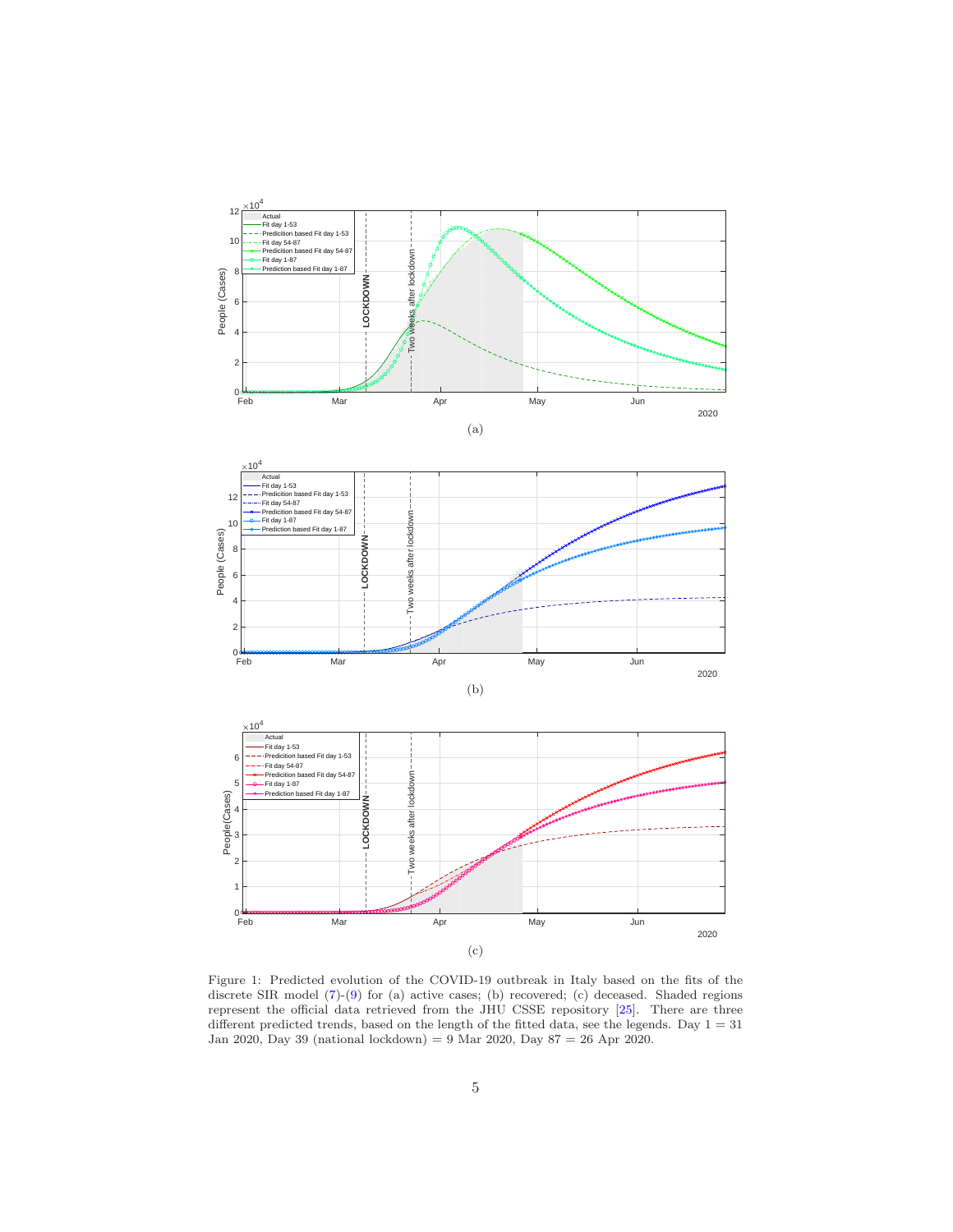<span id="page-5-0"></span>

|              | Fitted Day 1-53   Fitted Day 53-87   Fitted Day 1-87 |           |
|--------------|------------------------------------------------------|-----------|
| $-55001.091$ | $1 \times 10 \times 200$                             | 101170017 |

| $S_1$          | 77301.031 | 154875.683 | 161479.047 |
|----------------|-----------|------------|------------|
|                | 0.282     | 0.119      | 0.246      |
| $\gamma^{(1)}$ | 0.021     | 0.0169     | 0.017      |
| $\gamma^{(2)}$ | $0.017\,$ | 0.008      | 0.009      |

Table 1: Parameters obtained from the minimization procedure.

and  $\gamma$ ) only. Note that N is implicitly part of the estimated parameters because  $N = S_1 + I_1 + R_1$ . We take  $I_1 = I \cdot \text{data}_1$  and  $R_1 = \text{R} \cdot \text{data}_1$  at the initial step.

The search is done using **fminsearch** function of MATLAB that implements the Simplex search method. To illustrate our computation, we consider COVID-19 cases in Italy, which was one of the world's worst-hit countries. Data were retrieved from [\[25\]](#page-11-6) on 26 April 2020, which in the analysis will be denoted as Day 87 (i.e., Day [1](#page-4-0) is 31 Jan 2020). We present in Fig. 1 the reported data and the fitting SIR dynamics. We slightly modify the model by splitting the removed compartment  $(R)$  into recovered and deceased ones with rates  $\gamma^{(1)}$  and  $\gamma^{(2)}$  respectively and as such,  $\gamma = \gamma^{(1)} + \gamma^{(2)}$ .

From our computations, using all the available data, i.e., Day 1-87, to be fitted into the SIR equations yields rather bad agreement. It turned out to be necessary to split the data into two periods, separated around the national lockdown that was implemented on 9 March 2020 (Day 39). To be precise, it is the threshold date of the lockdown effect that manifested two weeks later, i.e., from Day 53.

The split is to incorporate the intervention and behavioural change of the population in the model that requires the parameter values to vary over time. Note that the SIR model assumes the parameter values to be constant during the fitted period, which is not necessarily correct. Assuming constant value of those parameters implicitly assumes that the decline in active cases is because herd immunity (i.e., substantial decline in susceptible population) has been formed, which has not been detected anywhere, even at places with high death counts. Splitting the graph and fitting the parameters separately are therefore to solve the assumption violation, where an extra care must be taken in the procedure.

Using the splitting, we obtain good agreement as can be seen in Fig. [1.](#page-4-0) It is important to note that using data from Day 1-53, we obtained a predicted peak at the end of March 2020, which clearly is not correct, i.e., parameter fits depend sensitively on the fitted data. This explains the incorrect prediction of [\[13\]](#page-10-6).

In Table [1,](#page-5-0) we list the fitting parameters. Using the values, we plot in Fig. [2](#page-6-0) the resulting estimated effective reproduction number  $\mathcal{R}_t$  [\(6\)](#page-3-3). It is clear that the national lockdown effectively decreased the number. The curve crosses the axis  $\mathcal{R}_t = 1$  at the peak on 19 Apr 2020.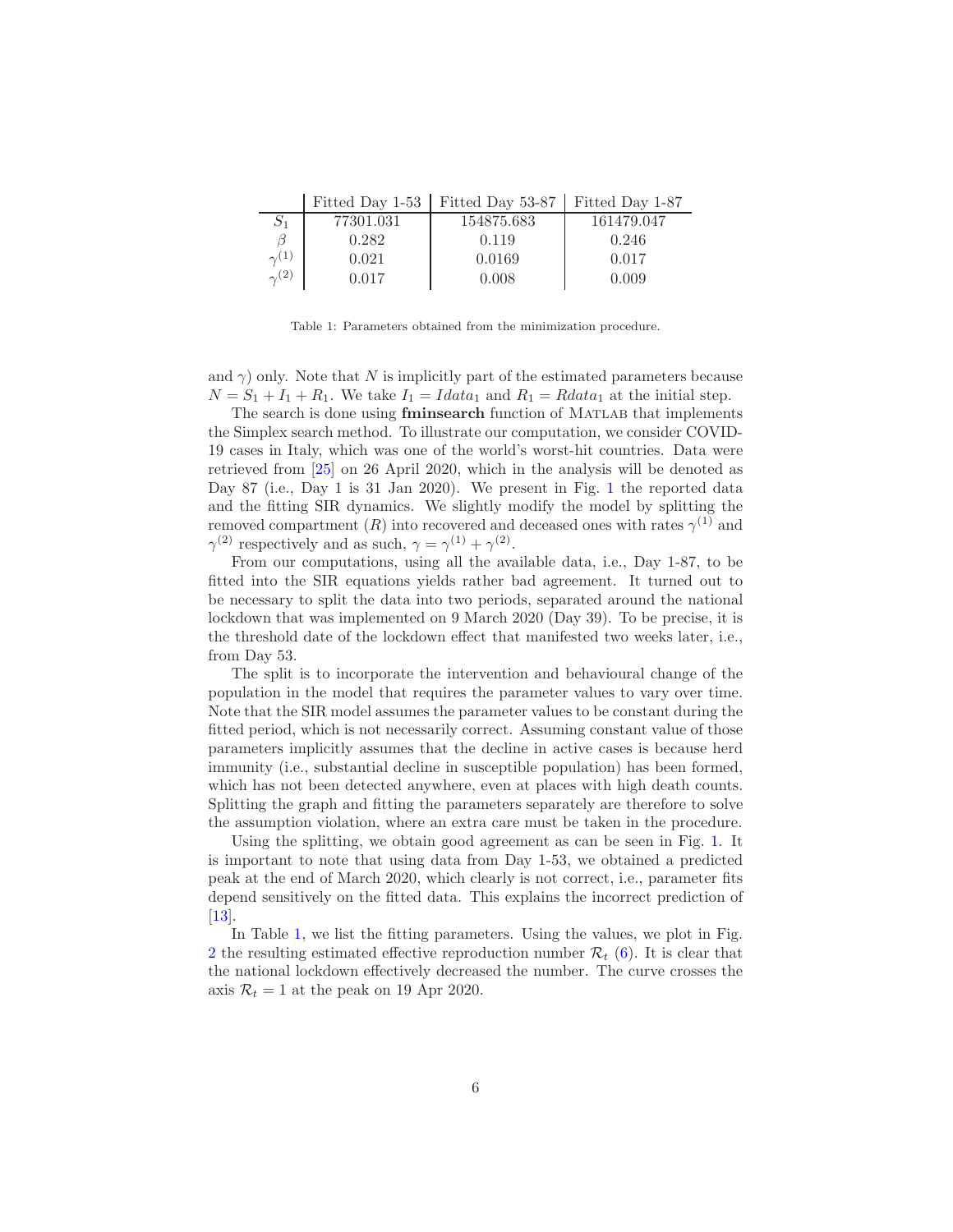<span id="page-6-0"></span>

Figure 2: Estimated effective reproduction number using Method 1 (dashed lines) and Method 2 (stars). The lines are necessarily split into two parts following the national lockdown, see the text.

#### 2.2. Method 2: Using infected and recovered data

In the second method, instead of getting the parameters  $\beta$  and  $\gamma$  from fitting, we will derive them from the governing equations [\(8\)](#page-3-4)-[\(9\)](#page-3-2) directly. Writing  $\beta \equiv$  $\beta_n$  and  $\gamma \equiv \gamma_n$  on the right hand side of the equations, it is straightforward to obtain

$$
\beta_n = \frac{\Delta(I_n + R_n)}{\tau S_n I_n} N, \quad \gamma_n = \frac{\Delta R_n}{\tau I_n}.
$$
\n(11)

From the definition [\(6\)](#page-3-3), we have  $\mathcal{R}_0 = \beta_n / \gamma_n$  and as such,

$$
\mathcal{R}_t = \frac{S_n}{N} \mathcal{R}_0 = 1 + \frac{\Delta I_n}{\Delta R_n}.
$$
\n(12)

We therefore obtain that the effective reproduction number is related to the ratio between the change of the infected and the removed compartments. Because  $\Delta R_n > 0$ , then  $\mathcal{R}_t < 1$  if and only if  $\Delta I_n < 0$ .

We show in Fig. [2](#page-6-0) the estimated reproduction number using the second method, depicted in stars. Because it uses the increase in infected and removed counts which tend to be highly fluctuating, the resulting curve is also wavering. This could be simply solved by smoothing the data using a moving average filter. Nevertheless, in our case here, we still can observe that it is following the same trend as that obtained from Method 1, i.e., the dashed curve.

# 2.3. Method 3: Using new cases

The third method is to exploit the daily reported new cases, which in terms of the SIR model will be given by the daily difference of the cumulative cases  $\Delta T_n$ . Integrating [\(2\)](#page-2-0) in time between t and  $(t + \tau)$  gives us

$$
I_{n+1} = I_n e^{\gamma \int_t^{t+\tau} (\mathcal{R}_t - 1) dt} \simeq I_n b(\mathcal{R}_t),
$$
\n(13)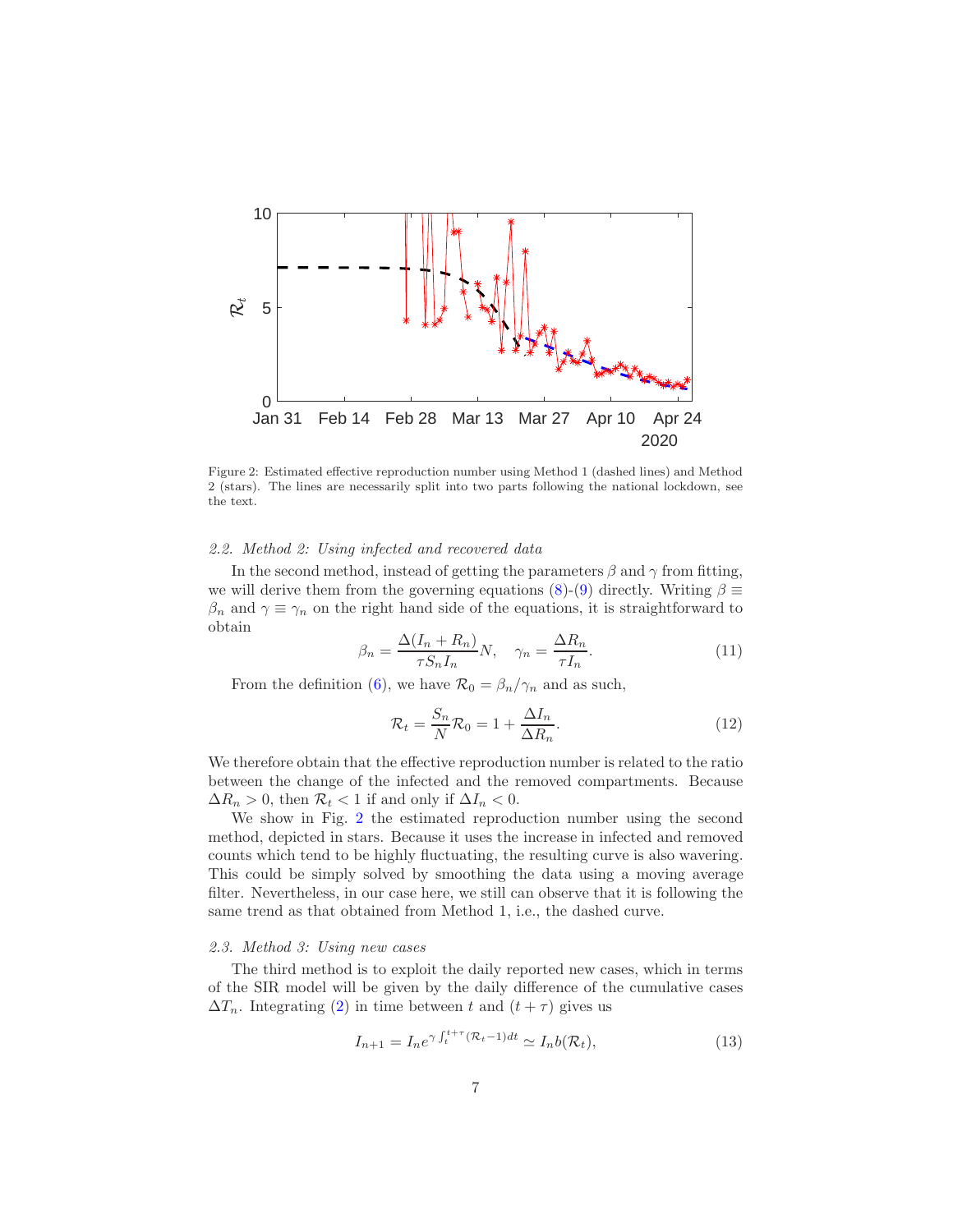<span id="page-7-0"></span>

Figure 3: (a) Plot of  $b(\mathcal{R}_t)$  in time from the reported data (stars) and the approximation obtained using Richards' curve (dashed line). (b) Cumulative cases from data (stars) and Richards' approximation (dashed line).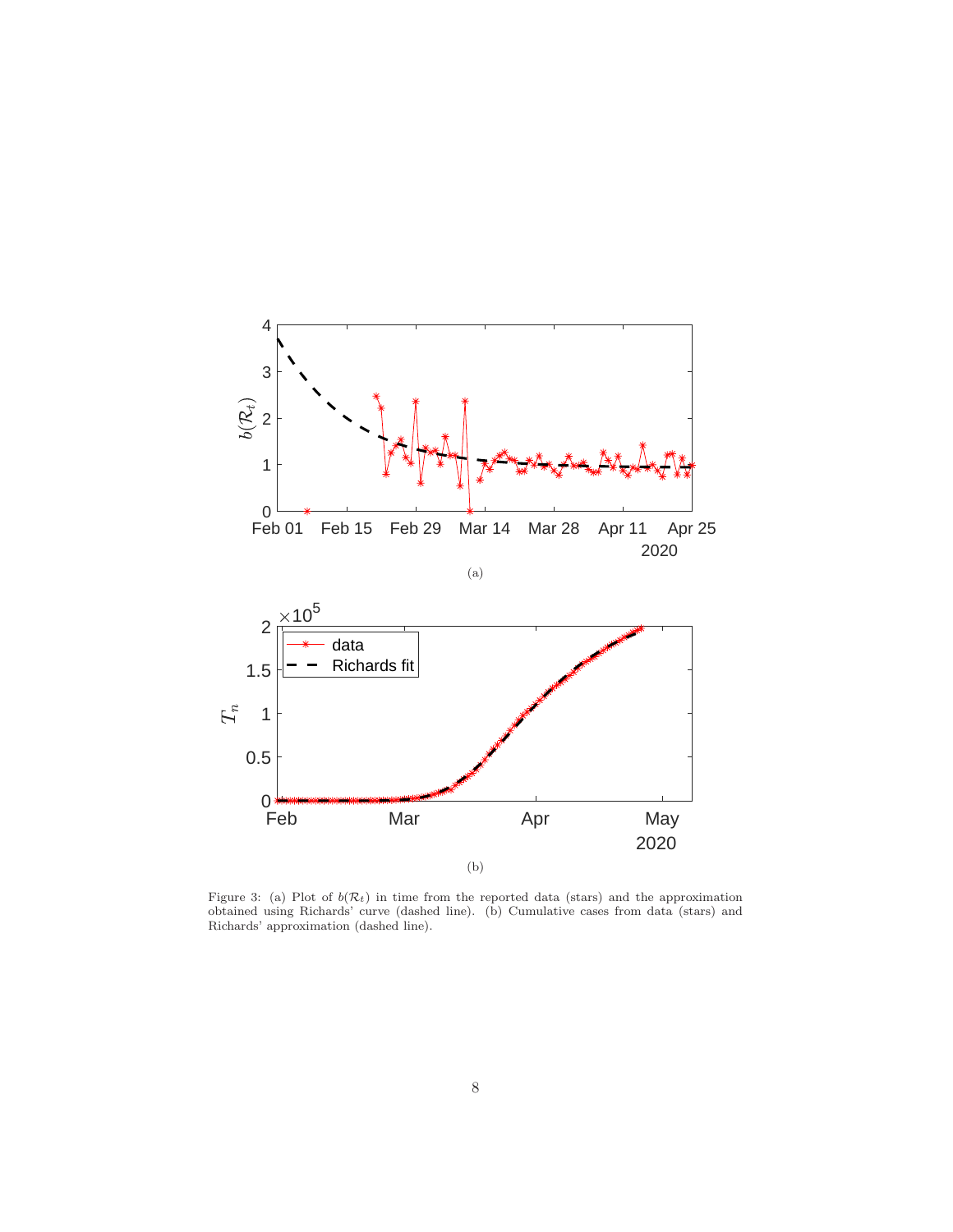<span id="page-8-0"></span>
$$
b(\mathcal{R}_t) = e^{\gamma \tau (\mathcal{R}_t - 1)}.
$$
\n(14)

Here, we denote  $I(t + \tau) = I_{n+1}$  and  $I(t) = I_n$ . In the last equation, we have assumed that  $\mathcal{R}_t$  is constant within the time interval.

On the other hand, we have from [\(4\)](#page-3-5) a discrete approximation

$$
\Delta T_n = \tau \beta S_{n+1} I_{n+1} / N = \tau \beta S_{n+1} I_n b(\mathcal{R}_t) / N \simeq \tau \beta S_n I_n b(\mathcal{R}_t) / N. \tag{15}
$$

The last step is expected to be valid for emerging diseases, i.e., I varies slowly. At the same time, we also have from [\(4\)](#page-3-5)

<span id="page-8-1"></span>
$$
\Delta T_{n-1} = \tau \beta S_n I_n / N. \tag{16}
$$

Combining [\(15\)](#page-8-0) and [\(16\)](#page-8-1) gives us the effective reproduction number

$$
b(\mathcal{R}_t) = \Delta T_n / \Delta T_{n-1}, \quad \mathcal{R}_t = 1 + \frac{1}{\tau \gamma} \ln \left( b(\mathcal{R}_t) \right). \tag{17}
$$

Because  $b(\mathcal{R}_t)$  is a monotonically increasing function in  $\mathcal{R}_t$ , it can be enough to plot b itself to determine whether the disease decreases or not.

In Fig. [3\(](#page-7-0)a) we plot  $b(\mathcal{R}_t)$  from the data of COVID-19 cumulative cases in Italy shown in stars. However, the curve is highly fluctuating that may hide the trend. As mentioned in Method 2 above, this could also be solved by smoothing the data using a moving average filter. Another possible way is by approximating the reported cumulative cases with a continuous function. A natural candidate is certainly the generalised logistic function, also known as Richards' curve,

<span id="page-8-2"></span>
$$
T_n = \frac{A}{\left(B + e^{-C(n - n_0)}\right)^{1/\nu}}.\tag{18}
$$

Again using a least square method to fit the reported cumulative cases to the function, we obtain that the best parameter values are  $A = 119520, B = 0.9858$ ,  $C = 0.0665, n_0 = 0.0086, \nu = 0.0232$ . We plot the fitted data and the approximation in Fig. [3\(](#page-7-0)b) in stars and dashed line, respectively.

Using the approximation  $(18)$ , we are now able to plot a smooth curve (shown in dashed in Fig. [3\(](#page-7-0)a)) that is expected to indicate the trend of  $b(\mathcal{R}_t)$  calculated from the reported data.

## 3. Conclusion

We have presented three simple (or actually simplistic) methods to estimate the reproduction number of the COVID-19 pandemic based on the SIR equations as the underlying model. We applied the methods to the data of COVID-19 cases in Italy, where we saw that the implemented national lockdown had positive impacts that appeared about two weeks later.

To extend the deterministic methods reviewed herein, one may consider complex models that include more compartments [\[6,](#page-9-5) [26](#page-11-7)]. However, to be more

where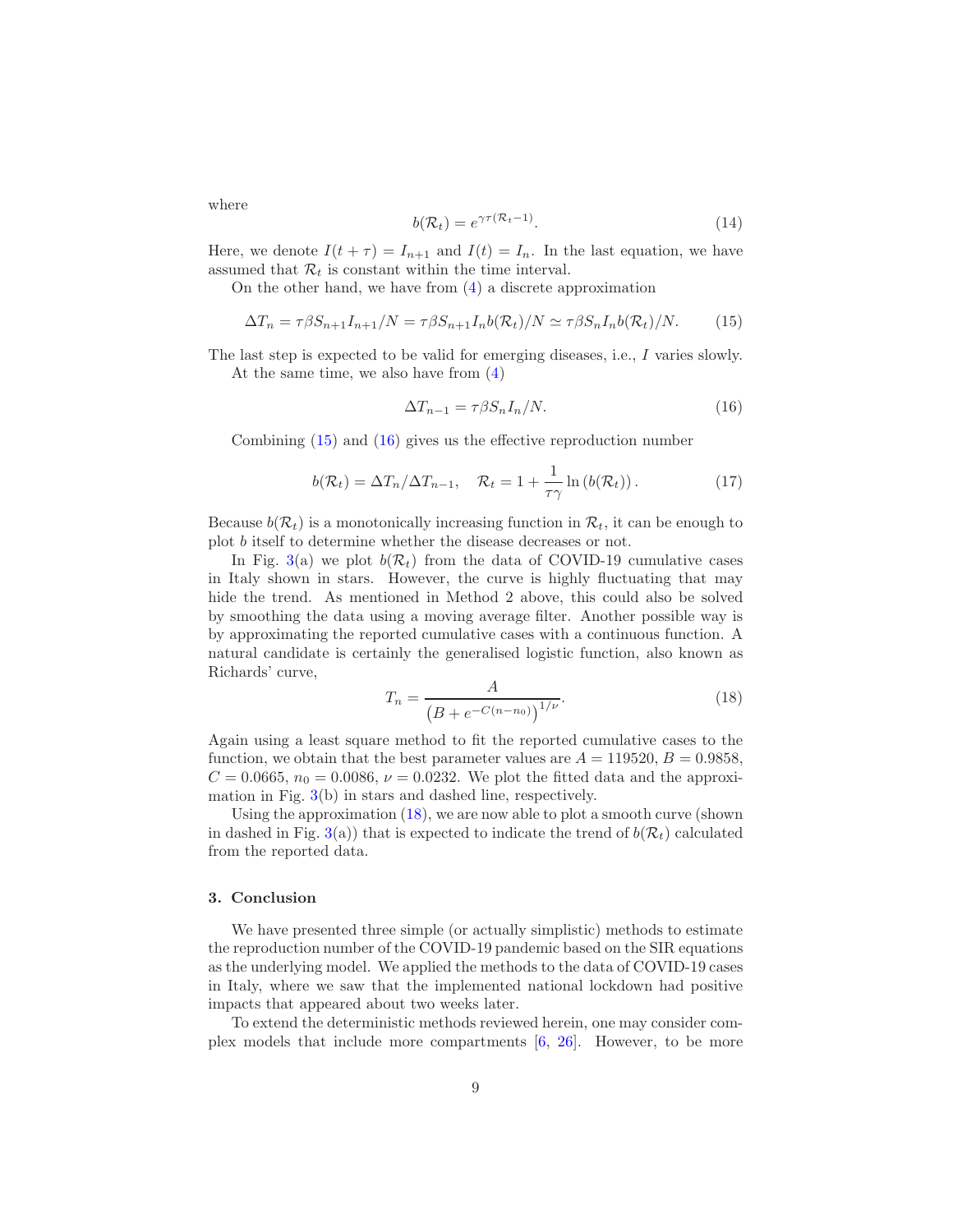realistic, one should include statistical randomness and probability in the calculations.

In the spirit of Method 1, Cintrón-Arias et al.  $[20]$  combined parameter fits with statistical asymptotic theory and sensitivity analysis to give approximate sampling distributions for the estimated parameters. Method 3 has been improved in [\[22,](#page-11-3) [23](#page-11-4)] to include a probabilistic description such that the probabilistic formulation for future cases is equivalent, via Bayes theorem, to the estimation of the probability distribution for the reproduction number.

In addition to estimating the reproduction number based on a model, it is also possible to approximate the reproduction number from the serial interval (the time between the onset of symptoms in a primary case and the onset of those in secondary cases) without assuming a model [\[27,](#page-11-8) [28,](#page-11-9) [29\]](#page-11-10).

## Acknowledgement

H.S. is extremely grateful to his wife, dr. Nurismawati Machfira, who has happily taken a new additional job as 'head teacher' of their children at home during school closure, while maintaining her job as their primary carer, so that he could still #workfromhome and wrote this paper. Part of this research is funded by Program Pengabdian Masyarakat ITB 2020.

# References

- <span id="page-9-0"></span>[1] The 2019-nCoV Outbreak Joint Field Epidemiology Investigation Team, Qun Li. An Outbreak of NCIP (2019-nCoV) Infection in China - Wuhan, Hubei Province, 2019-2020. China CDC Weekly 2(5), 79-80 (2020).
- <span id="page-9-1"></span>[2] E. Callaway. Time to use the p-word? Coronavirus enter dangerous new phase. Nature 579, 12 (2020).
- <span id="page-9-2"></span>[3] J.T. Wu, K. Leung, and G.M. Leung. Nowcasting and forecasting the potential domestic and international spread of the 2019-nCoV outbreak originating in Wuhan, China: a modelling study. The Lancet 395(10225), 689-697 (2020).
- <span id="page-9-3"></span>[4] A.J. Kucharski, T.W. Russell, C. Diamond, Y. Liu, J. Edmunds, S. Funk, and R.M. Eggo. Early dynamics of transmission and control of COVID-19: a mathematical modelling study. The Lancet Infectious Diseases 20(5), 553-558 (2020).
- <span id="page-9-4"></span>[5] 'National responses to the COVID-19 pandemic' (2020) Wikipedia. Available at: [https://en.wikipedia.org/wiki/National\\_responses\\_to\\_the\\_COVID-19\\_pandemic](https://en.wikipedia.org/wiki/National_responses_to_the_COVID-19_pandemic) (Accessed: 8 May 2020).
- <span id="page-9-5"></span>[6] J. Ma. Estimating epidemic exponential growth rate and basic reproduction number. Infectious Disease Modelling 5, 129-141 (2020).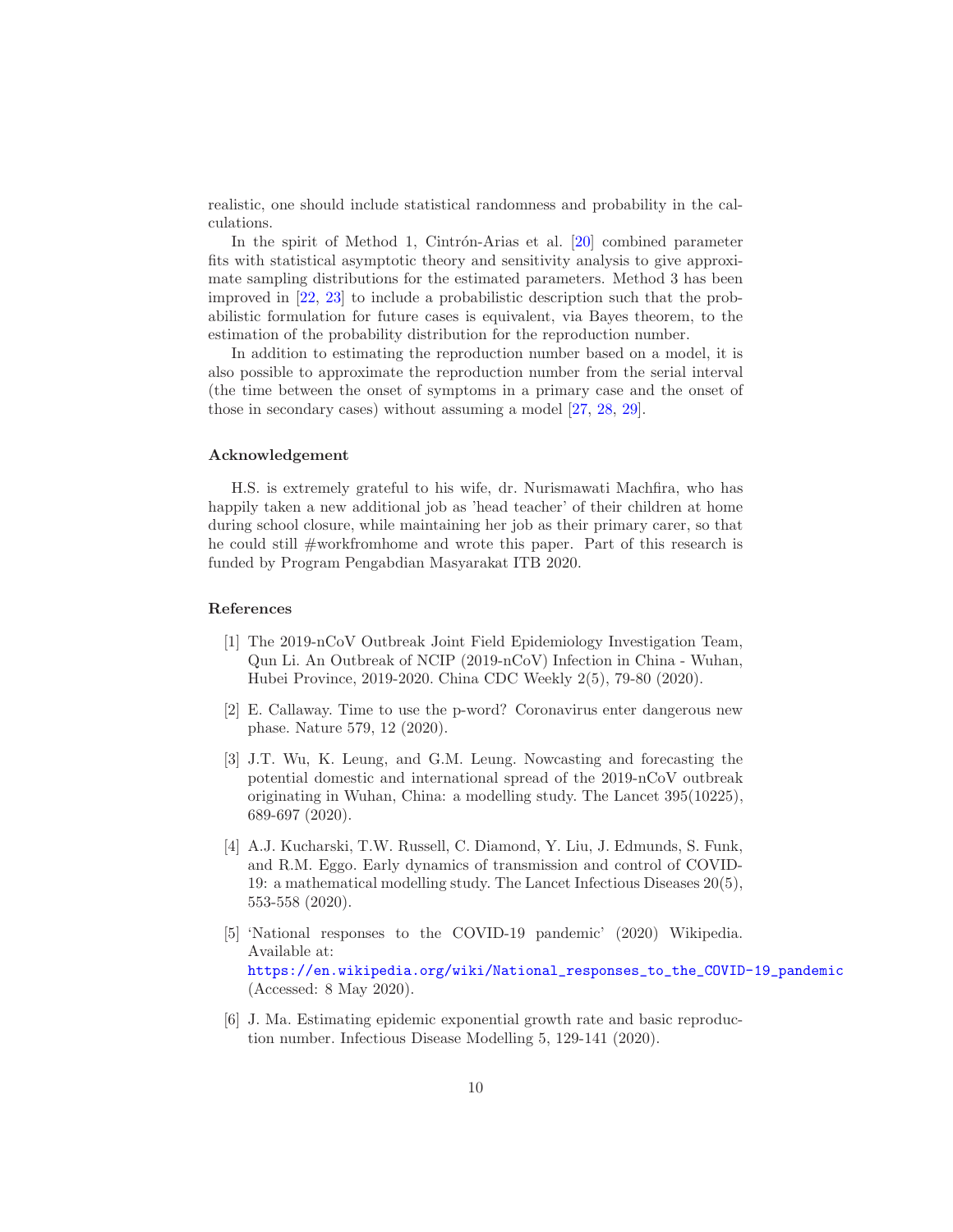- <span id="page-10-0"></span>[7] G. Chowell and C. Viboud. Is it growing exponentially fast? Impact of assuming exponential growth for characterizing and forecasting epidemics with initial near-exponential growth dynamics. Infectious Disease Modelling  $1(1)$ , 71-8  $(2016)$ .
- <span id="page-10-1"></span>[8] SK. Taslim Ali. A study on stochastic epidemic models with the optimal control policies. PhD Thesis, Karnatak University, 2014. Available at <http://hdl.handle.net/10603/98827>
- <span id="page-10-2"></span>[9] A.B. Gumel, S. Ruan, T. Day, J. Watmough, F. Brauer, P. Van den Driessche, D. Gabrielson, C. Bowman, M.E. Alexander, S. Ardal, and J. Wu. Modelling strategies for controlling SARS outbreaks. Proceedings of the Royal Society of London. Series B: Biological Sciences 271(1554), 2223-2232 (2004).
- <span id="page-10-3"></span>[10] Z. Yang, Z. Zeng, K. Wang, S.S. Wong, W. Liang, M. Zanin, P. Liu, X. Cao, Z. Gao, Z. Mai, and J. Liang. Modified SEIR and AI prediction of the epidemics trend of COVID-19 in China under public health interventions. Journal of Thoracic Disease 12(3), 165 (2020).
- <span id="page-10-4"></span>[11] Y. Fang, Y. Nie, M. Penny. Transmission dynamics of the COVID19 outbreak and effectiveness of government interventions: A datadriven analysis. Journal of Medical Virology 92(6), 645-59 (2020).
- <span id="page-10-5"></span>[12] R. Li, S. Pei, B. Chen, Y. Song, T. Zhang, W. Yang, and J. Shaman. Substantial undocumented infection facilitates the rapid dissemination of novel coronavirus (SARS-CoV-2). Science 368(6490), 489-493 (2020).
- <span id="page-10-6"></span>[13] D. Fanelli and F. Piazza. Analysis and forecast of COVID-19 spreading in China, Italy and France. Chaos, Solitons & Fractals 134:109761 (2020).
- <span id="page-10-7"></span>[14] K. Dietz. The estimation of the basic reproduction number for infectious diseases. Statistical Methods in Medical Research 2(1), 23-41 (1993).
- <span id="page-10-8"></span>[15] G. Chowell and F. Brauer. "The Basic Reproduction Number of Infectious Diseases: Computation and Estimation Using Compartmental Epidemic Models." In Mathematical and Statistical Estimation Approaches in Epidemiology, pp. 1-30. Springer, Dordrecht, 2009.
- <span id="page-10-9"></span>[16] H. Nishiura and G. Chowell. "The effective reproduction number as a prelude to statistical estimation of time-dependent epidemic trends." In Mathematical and Statistical Estimation Approaches in Epidemiology, pp. 103-121. Springer, Dordrecht, 2009.
- <span id="page-10-10"></span>[17] P. van den Driessche. Reproduction numbers of infectious disease models. Infectious Disease Modelling 2(3), 288303 (2017).
- <span id="page-10-11"></span>[18] B. Ridenhour, J.M. Kowalik, and D.K. Shay. Unraveling R0: Considerations for Public Health Applications. American Journal of Public Health 108(S6), S445-S454 (2018).